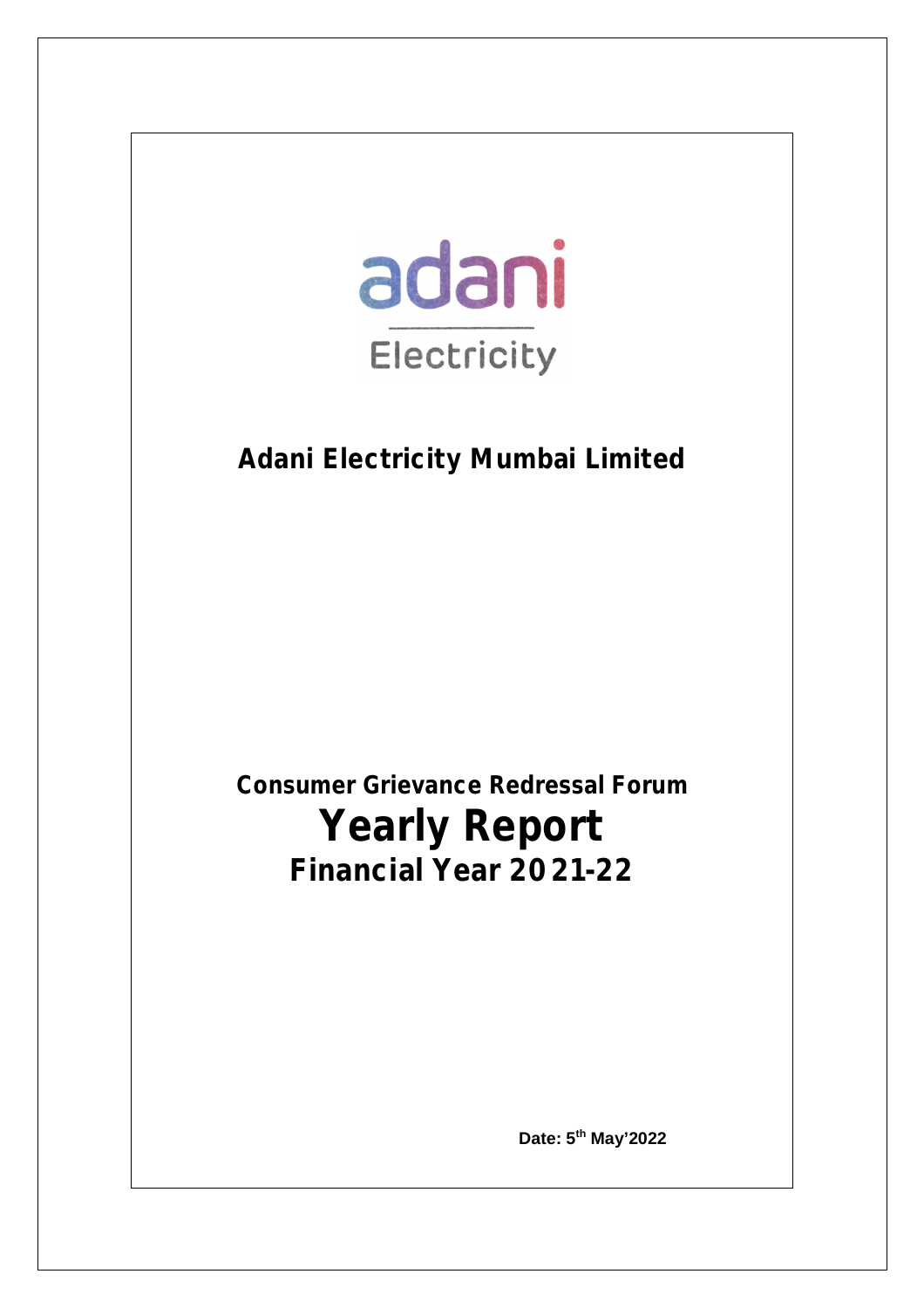

#### **Background**

The Hon'ble Commission notified the Maharashtra Electricity Regulatory Commission (Consumer Grievance Redressal Forum & Electricity Ombudsman) Regulations, 2020 on 21/09/2020 effective with effect from 21/09/2020. The Regulation mandates implementation of various new provisions.

As per Regulation 26.4 of the MERC (CGRF & EO) Regulations, 2020, the "Forum" (forum for redressal of Grievances of consumers) (CGRF, in short) has to furnish a yearly report containing a general review of the activities of the Forum during the Financial Year. The present report is prepared to comply with this Regulation.

Primarily, the role of CGRF is about complaint handling and grievance redressal. The activities of CGRF are centered around these activities and are provided below. The financial year 2021-22 has been a tough one in terms of Covid-19 pandemic as in FY 2020-21 and the effect it had in terms of lockdown restrictions, etc. In spite of that, CGRF has been able to carry on its roles and responsibilities effectively.

#### **Forum**

CGRF was in operation from beginning of the financial year with quorum of two Members consisting of Chairperson and Member (Licensee's Representative-Technical) as the post of Independent Member was vacant from 13/02/2021.

As per provision under Regulation 4.4 of MERC (CGRF & EO) Regulations, 2020, AEML had already intimated to the Hon'ble Commission on 03/11/2020 regarding ending term of Independent Member.

The appointment of Ms. Sharmila S. Ranade as Independent Member was done by Hon'ble Commission on 06<sup>th</sup> August<sup>'</sup>2021 and accordingly the Joining Report of Independent Member was submitted by AEML to the Hon'ble Commission on 20/08/2021 after her resuming and joining from 13/08/2021 in CGRF (AEML).

*AEML CGRF Yearly Report in accordance with Regulation 26.4 of MERC (CGRF & EO) Regulations. 2020 Page 2 of 13*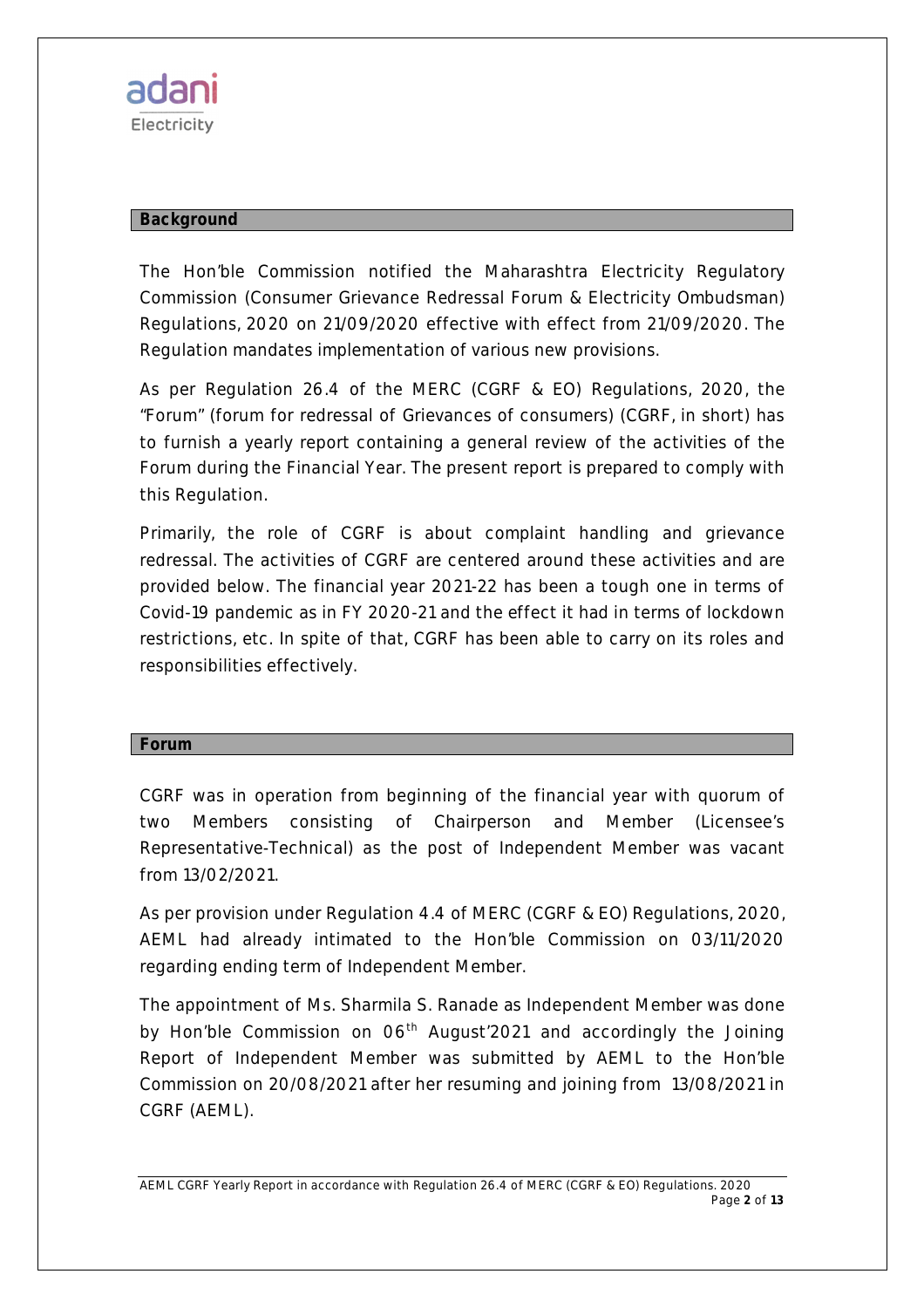

Currently the Forum is functioning with three Members viz. Chairperson Shri Dilip W. Deshpande (Retd. District Judge), Independent Member (CPO) Ms. Sharmila S. Ranade, and Technical Member (Licensee's Representative) Shri Ashish Khedkar.

#### **Proceedings during the year**

During the pandemic situation of Covid-19 prevalent in this financial year, the circumstances were not favorable to conduct actual meetings or hearings with the presence of consumers. Consumers and their representatives willingly opted for online hearing. Consumers were imparted training on this account, so as to make them comfortable and well versed with the online process of meeting/ hearing. Consumers have in fact appreciated the steps taken by CGRF on this account which saved their travel time and reduced the risk of spread of viruses through actual physical contact. In some cases, where consumers wanted to approach in person to understand the process related to CGRF, it was ensured that they follow Covid-19 guidelines as issued by Local Corporation. Where consumers still found it difficult to navigate the online process, CGRF approached the representatives of such consumers, who were well conversant with the online/ virtual meeting and these representatives helped the consumers in the online meeting/ hearing.

#### **Process Revision & Visit of Hon'ble Electricity Ombudsman**

As per the requirement of the MERC (CGRF & EO) Regulations, 2020, online discussions were held on 22/01/2021 with the Office of the Hon'ble Commission and the Hon'ble Electricity Ombudsman, regarding aspects to be covered under ICRS & CGRF portal and based on the guidelines provided during the said meeting and in accordance with the provisions under the aforesaid Regulations, Distribution Licensee (DL) established, developed, and improvised integrated Portal for consumer complaints / grievance logging through ICRS and escalation to CGRF. The web portal is already live, and it is being used by the consumers. Where the consumers appear in person or send their grievances through post or e-mail are being guided on the process of online grievance admission.

*AEML CGRF Yearly Report in accordance with Regulation 26.4 of MERC (CGRF & EO) Regulations. 2020 Page 3 of 13*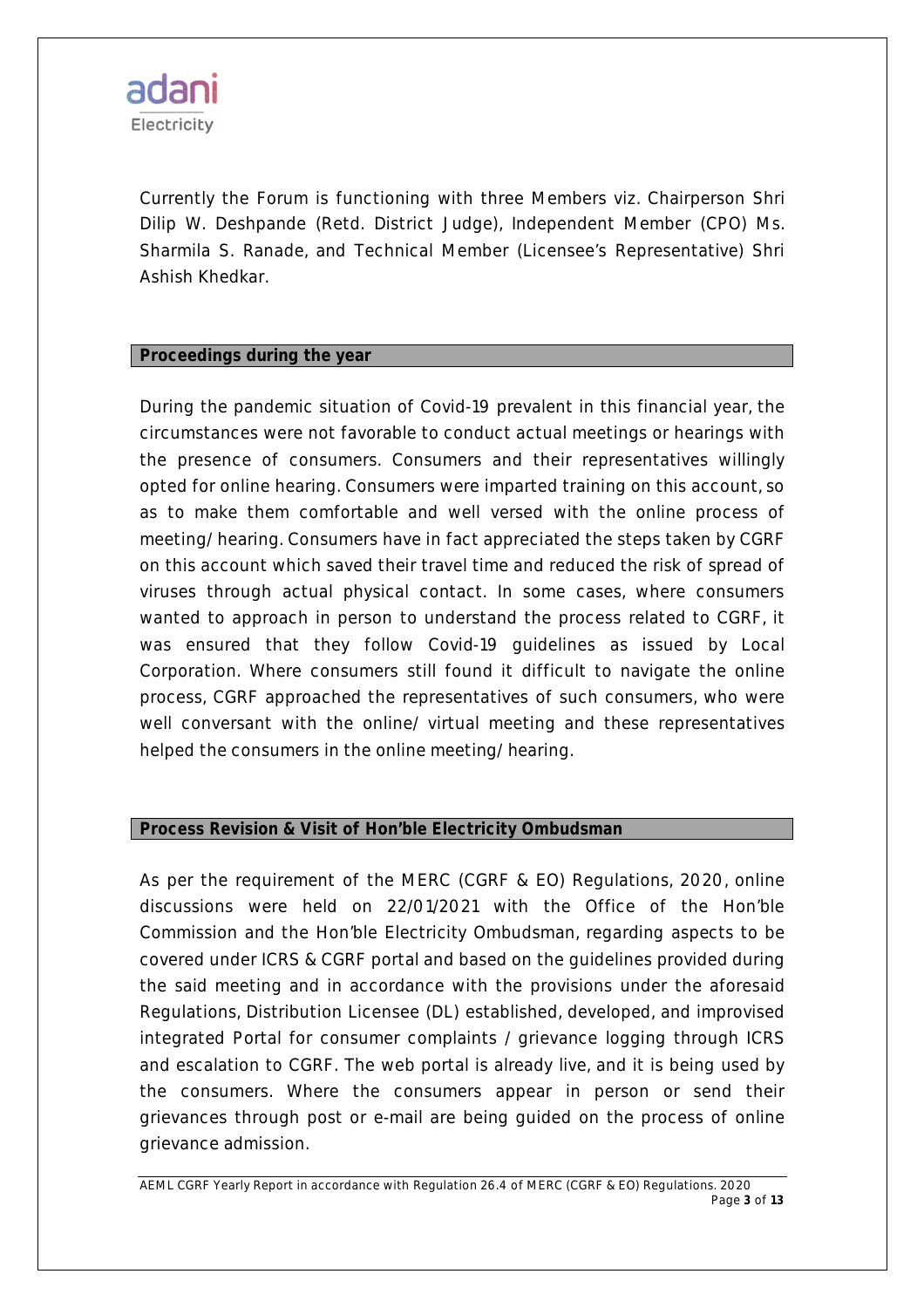

The Hon'ble Electricity Ombudsman with CGRF Secretary visited AEML premises to supervise the functioning of ICRS & CGRF on 02/07/2021. The presentation regarding digital functioning of operations and consumer complaint handling process was made before the Hon'ble Electricity Ombudsman Mr. Lad & CGRF Secretary, Mr. Dumbre. Valuable suggestions were incorporated in the current functioning.

#### **Data of Grievances handled during FY 2021-22**

#### **A. Total Grievances:**

| Description                           | No. of Cases |
|---------------------------------------|--------------|
| Carried forward cases from FY 2020-21 |              |
| New Cases Filed in FY 2021-22         |              |
| Total                                 | 20           |

| <b>Description</b>     | Nature-wise grievances |            |       |              | <b>Billing category wise</b><br>grievances |      |              |
|------------------------|------------------------|------------|-------|--------------|--------------------------------------------|------|--------------|
| Grievances             | <b>Billing</b>         | <b>New</b> | Other | <b>Total</b> | Resi                                       | Comm | <b>Total</b> |
|                        |                        | Connection |       |              |                                            |      |              |
| Carried forward from 2 |                        | O          |       | 3            | 2                                          |      | 3            |
| previous quarter       |                        |            |       |              |                                            |      |              |
| Filed in FY 2021-22    | 8                      | 5          | 4     | 17           | 11                                         | 6    | 17           |
| Total                  | 10                     | 5          | 5     | 20           | 13                                         | 7    | 20           |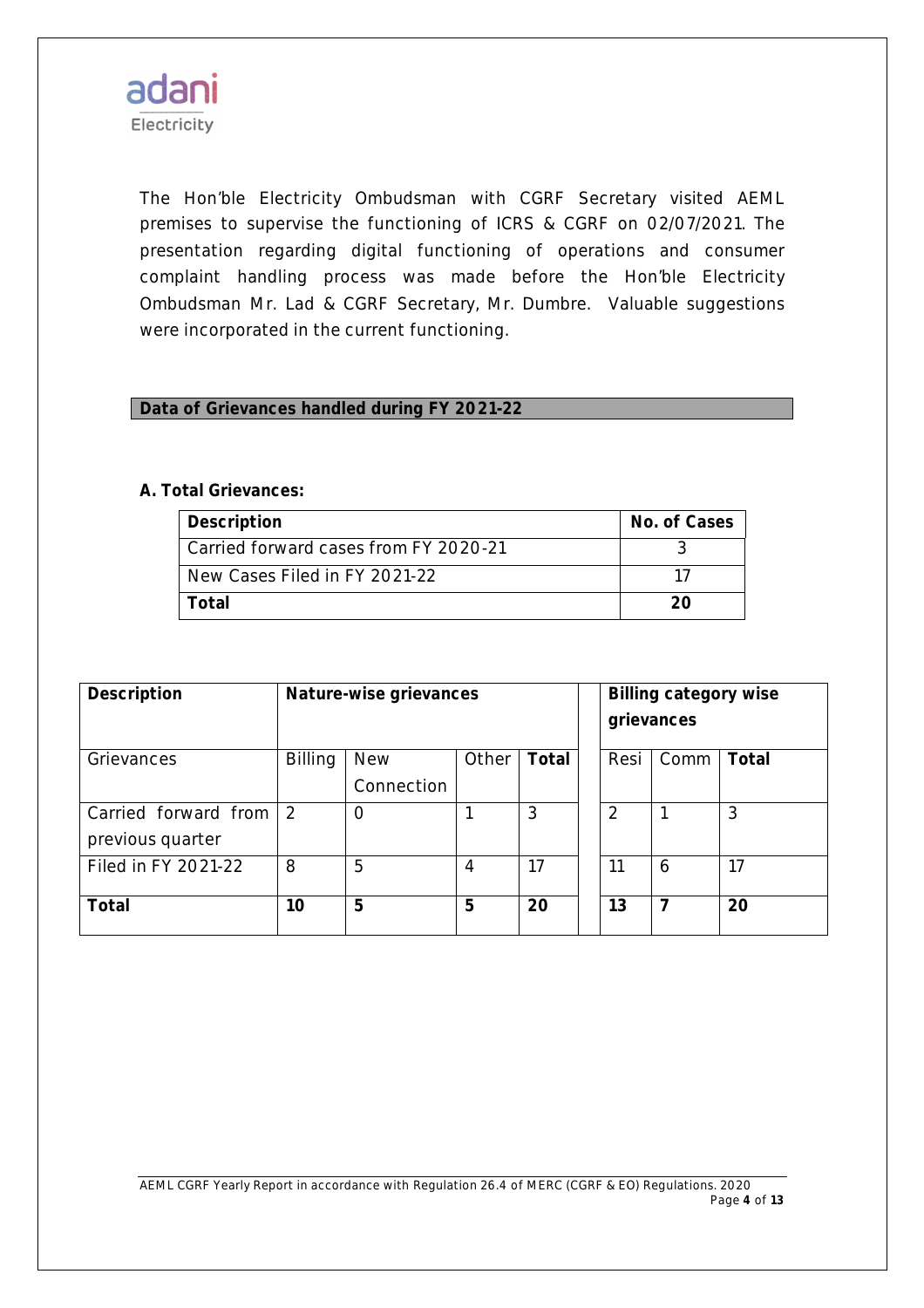#### **Order Compliances**

MERC (CGRF & EO) Regulations, 2020 stipulates period of 15 working days for disposal of grievances related to non-supply, connection, re-connection or disconnection of supply & period of 60 days for all other grievances.

Grievances disposed within Time 19 Grievances disposed beyond Time | 01

| Reason For Delay in disposal of grievance |  |  |
|-------------------------------------------|--|--|
|                                           |  |  |

Case No.: 07009/2021 – Soniya Arockiya

- Complaint Registered on : 28/07/2021
- Order Passed on : 21/10/2021
- Complaint Type : Others ( Meter Shifting-Resi)
- During the course of the hearing, the Forum suggested the applicant and utility to explore the possibility of shifting the meters in question.
- Number of attempts were made by consumer herself and utility/licensee to reach amicable settlement in the matter by conducting umpteen meetings with objectors and chawl committee members of her.
- However, no amicable settlement was reached between the parties and hence, the matter was dealt on merit.
- Total Hearing Dates: 04 [ 30/08/2021, 20/09/2021, 28/09/2021 & 01/10/2021]
- The distribution licensee is required to comply with the directions issued in orders passed by Forum and intimate the compliances to Forum.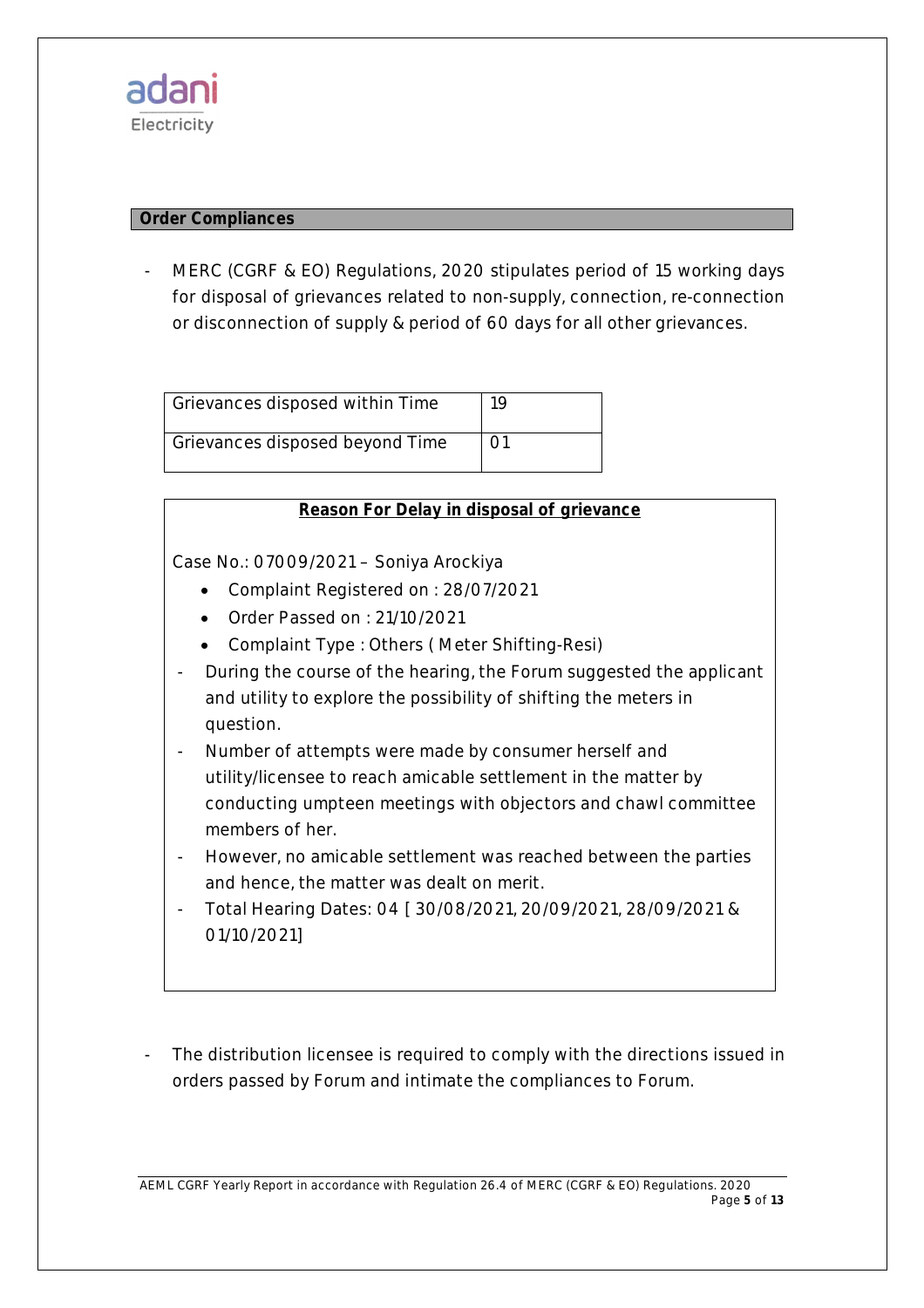# **Status of Orders compliances**

| Total No. of Orders passed during FY 2021-22 |  |
|----------------------------------------------|--|
| Orders wherein no compliances were required  |  |
| Orders wherein compliances were required     |  |
| Compliances received from AEML (as DL)       |  |
| <b>Compliances pending with AEML</b>         |  |

# **Internal Awareness on implementation of new Regulations**

- Internal stakeholders are intermittently upskilled and motivated by CGRF to expand their capabilities in resolving consumer issues at ground level.
	- Two sessions were conducted through online meeting and then intermittently settled queries raised by the internal stakeholders on the CGRF Regulations.
	- Complaint handling executives were made acquainted with Internal complaint handling flow, modifications in ICRS system.
	- Internal stakeholders were being made aware of classification of complaint types and the timelines of complaints resolutions according to the types in Internal Complaint Redressal System (ICRS).
	- Internal Stakeholders were bestowed information of Complaint escalation matrix within organization and CGRF. Consumer/Complainant be made aware, through consumer center executives, that how non-redressal of consumer's grievance or his unsatisfaction towards redressal can be escalated to CGRF and how CGRF office can be reached for more details.
	- Complaint receiving centers were guided with the information about Schedule A Form i.e. how the complaint, once received from any consumer, in a format of 'Schedule A' form be treated. This has to be forwarded alongwith any supporting document, if any, and intimated to the Forum within the next 3 working days.
	- As of now, additionally, as and when the internal stakeholders needs the guidance/direction in any matter which needs heightening, they approach the Forum or guide consumer to move to Forum with duly filled Schedule A form.

*AEML CGRF Yearly Report in accordance with Regulation 26.4 of MERC (CGRF & EO) Regulations. 2020 Page 6 of 13*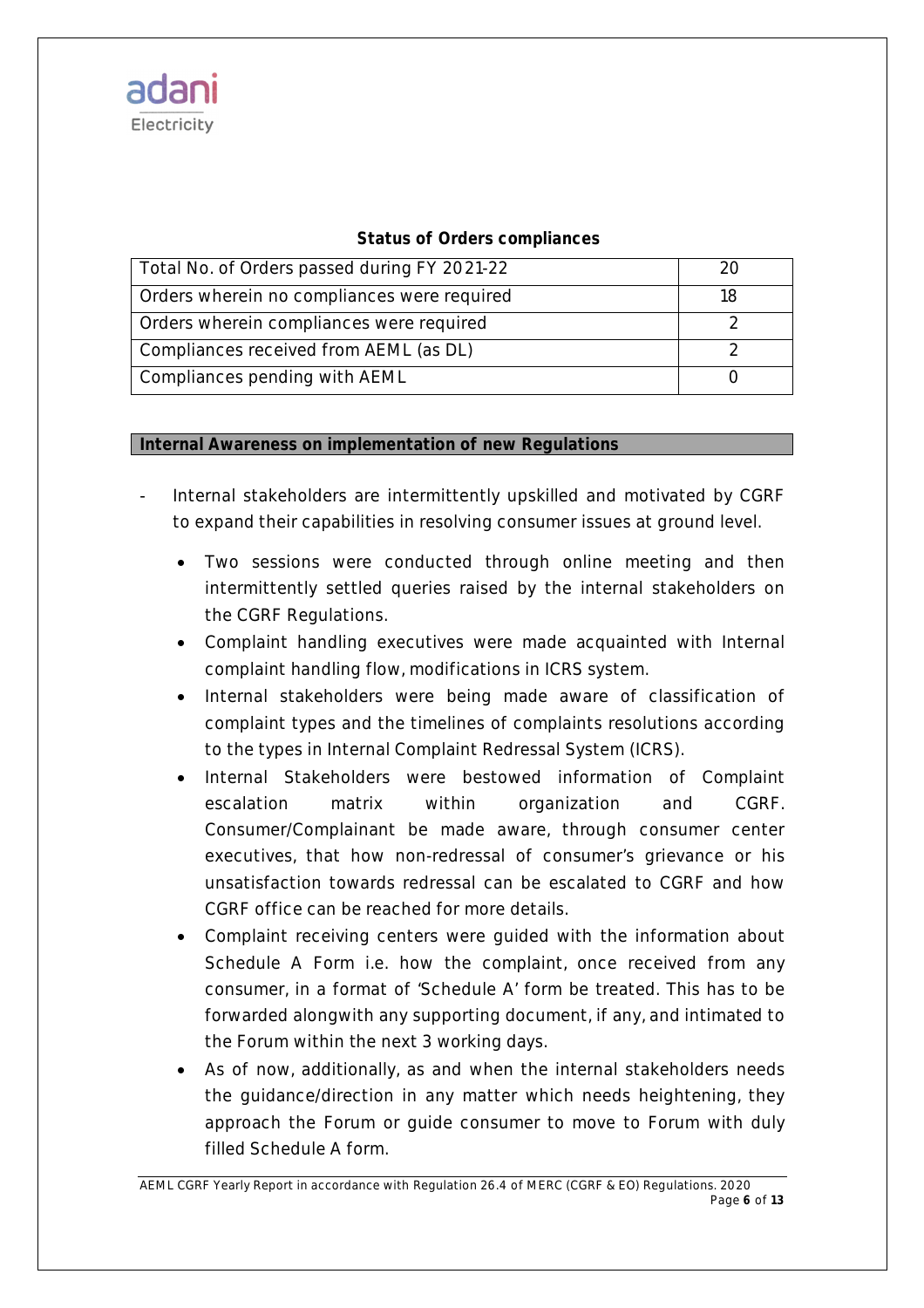

#### **Consumer Awareness**

Forum carried out following activities for increasing awareness about the new Regulation, new process, escalation matrix, etc.

- Hosted new Regulations on AEML website as well as AEML CGRF web site www.cgrf.adanielectricity.com
- Hosted process of complaint handling on AEML website as well as AEML CGRF web site www.cgrf.adanielectricity.com
- Efforts have been made to ensure that the information on complaint handling process has been made available at customer care centers, cash collection enters, Kiosks, etc. where the customers have a regular interface.

Consumers were approached for educating them on the CGRF roles and how the consumers can make use of CGRF for complaints and grievance redressal. Consumers took interest, however, due to the existing pandemic situation, they were reluctant in having a physical meeting. In such situation, CGRF considering the safety measures and wellbeing of the consumers conducted online meetings.

Forum has initiated Consumer Advocacy Workshop in accordance with Regulation 26.2(j) of the said Regulation. Forum has managed to take 12 Advocacy workshops during F.Y. 2021-22 even during pandemic times to make the consumers aware of an overall functioning of CGRF, Regulation and process of filing grievances.

CRGF will continue to endeavor to conduct such workshops in the current financial year as well. The photos of the online workshop have been uploaded on the CGRF web portal and can be accessed on following link-

<< https://cgrf.adanielectricity.com/miscellaneous>>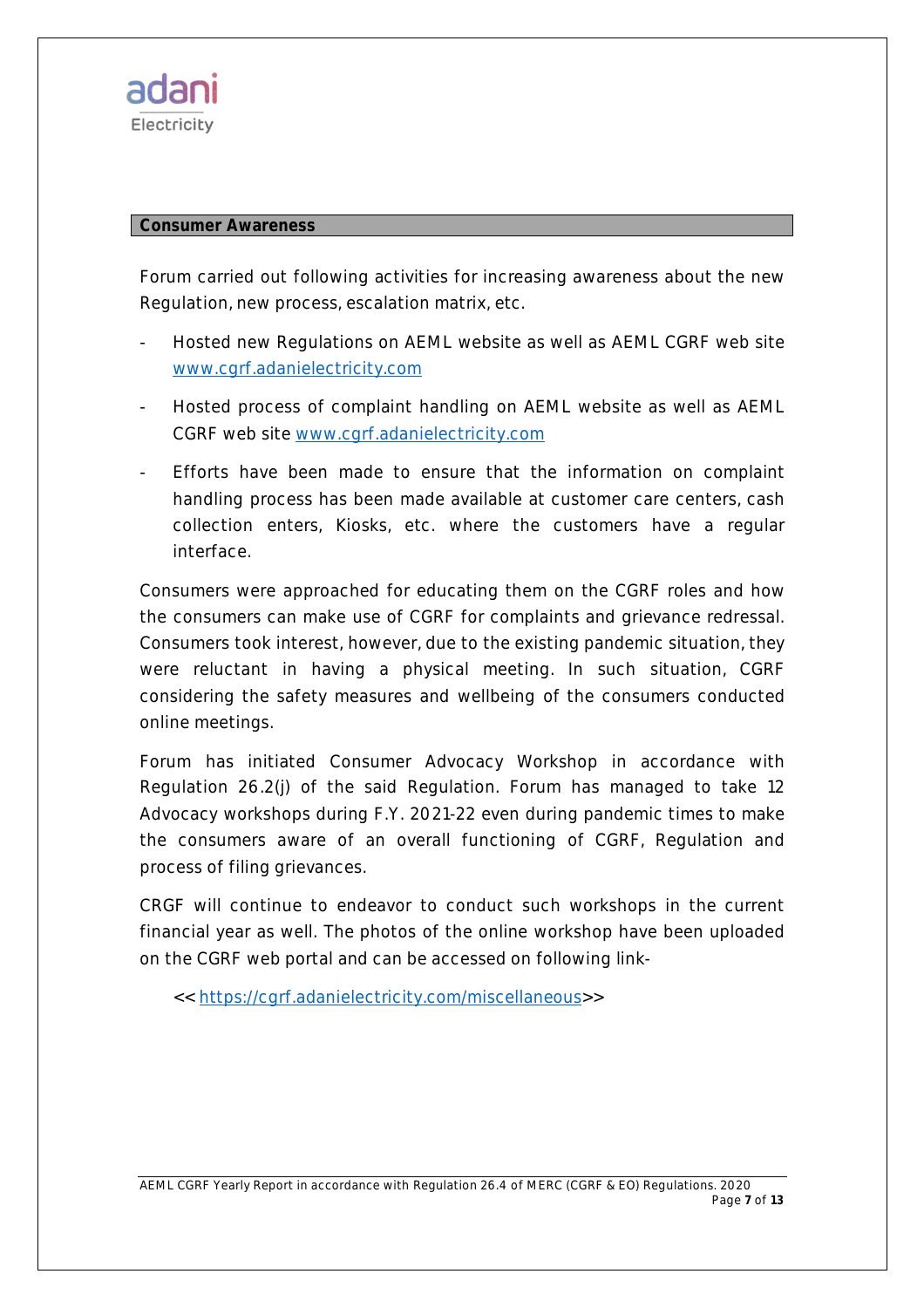|              | <b>Details of Consumer Advocacy Workshop</b> |                                                          |                                                                                                                                                                                                                                                                                                                                                                                                                                 |  |  |  |
|--------------|----------------------------------------------|----------------------------------------------------------|---------------------------------------------------------------------------------------------------------------------------------------------------------------------------------------------------------------------------------------------------------------------------------------------------------------------------------------------------------------------------------------------------------------------------------|--|--|--|
| Sr.No.       | Date of CAW                                  | Participants                                             | <b>Details</b>                                                                                                                                                                                                                                                                                                                                                                                                                  |  |  |  |
| $\mathbf{1}$ | 17/05/2021                                   | $2 -$<br>Consumer<br>Representatives                     | Representative<br>Consumer<br>approached<br>for<br>new<br>connection grievance escalation. They have been<br>educated with newly launched integrated portal and<br>the process of submitting online complaint in CGRF.<br>Representatives were assisted in registering 3<br>complaints of granting new electric connections.<br>(CGRF Cases - sushila Hankare, Bapu Daware, Rajesh<br>Rama Swamy)                               |  |  |  |
| 2.           | 08/07/2021                                   | 2- (1 Consumer & 1 his<br>representative                 | Consumer's query was about getting knowledge of<br>process of raising complaint if new<br>electric<br>connection is not granted. He has been explained with<br>the process.                                                                                                                                                                                                                                                     |  |  |  |
| 3.           | 08/07/2021                                   | Online workshop<br>$1 -$<br>(Consumer<br>Representative) | Consumer's grievance was about High Consumption.<br>Consumer's daughter represented and was assisted in<br>providing knowledge about the process on behalf of<br>her late father. Forum helped her to get her complaint<br>registered on portal and she then sent an email of<br>appreciation to Forum. - CGRF Case Meer Shafi                                                                                                  |  |  |  |
| 4.           | 23/07/2021                                   | 1- Representative of<br>Consumer                         | Consumer's complaint was about Meter Shifting and<br>wanted guidance for ICRS complaint filing. Her<br>representative later, not satisfied with the resolution<br>provided by ICRS, submitted the complaint in CGRF<br>with supporting documents and was assisted in<br>registering on web portal. - (CGRF Case-Sonia<br>Arockiya)                                                                                              |  |  |  |
| 5.           | 11/08/2021                                   | 1- Consumer                                              | Consumer Vijay Sharma was assisted by Forum to<br>settle his case in ICRS with appropriate guidance. He<br>then sent an appreciation e-mail in forum which is<br>posted here in feedback section.                                                                                                                                                                                                                               |  |  |  |
| 6.           | 20/08/2021                                   | $2 -$<br>Consumer<br>&<br>Representative                 | Consumer approached to Forum alongwith his<br>representative by learning about complaint handling<br>mechanism information displayed at Bandra consumer<br>centre of AEML. He was well guided and showed<br>willingness to approach ICRS team for settlement of<br>his issue.                                                                                                                                                   |  |  |  |
| 7.           | 25/08/2021                                   | 1- Complainant                                           | Having regard to his property dispute problem,<br>Complainant directly approached to CGRF. He was not<br>a registered consumer of AEML He did not have<br>proper supporting documents to establish his<br>ownership of premises in question. He was properly<br>guided to apply for online portal of AEML for new<br>connection and upload relevant supporting document.<br>He went satisfied with the information and guidance |  |  |  |

# **Details of Consumer Advocacy Workshop (CAW)**

*AEML CGRF Yearly Report in accordance with Regulation 26.4 of MERC (CGRF & EO) Regulations. 2020 Page 8 of 13*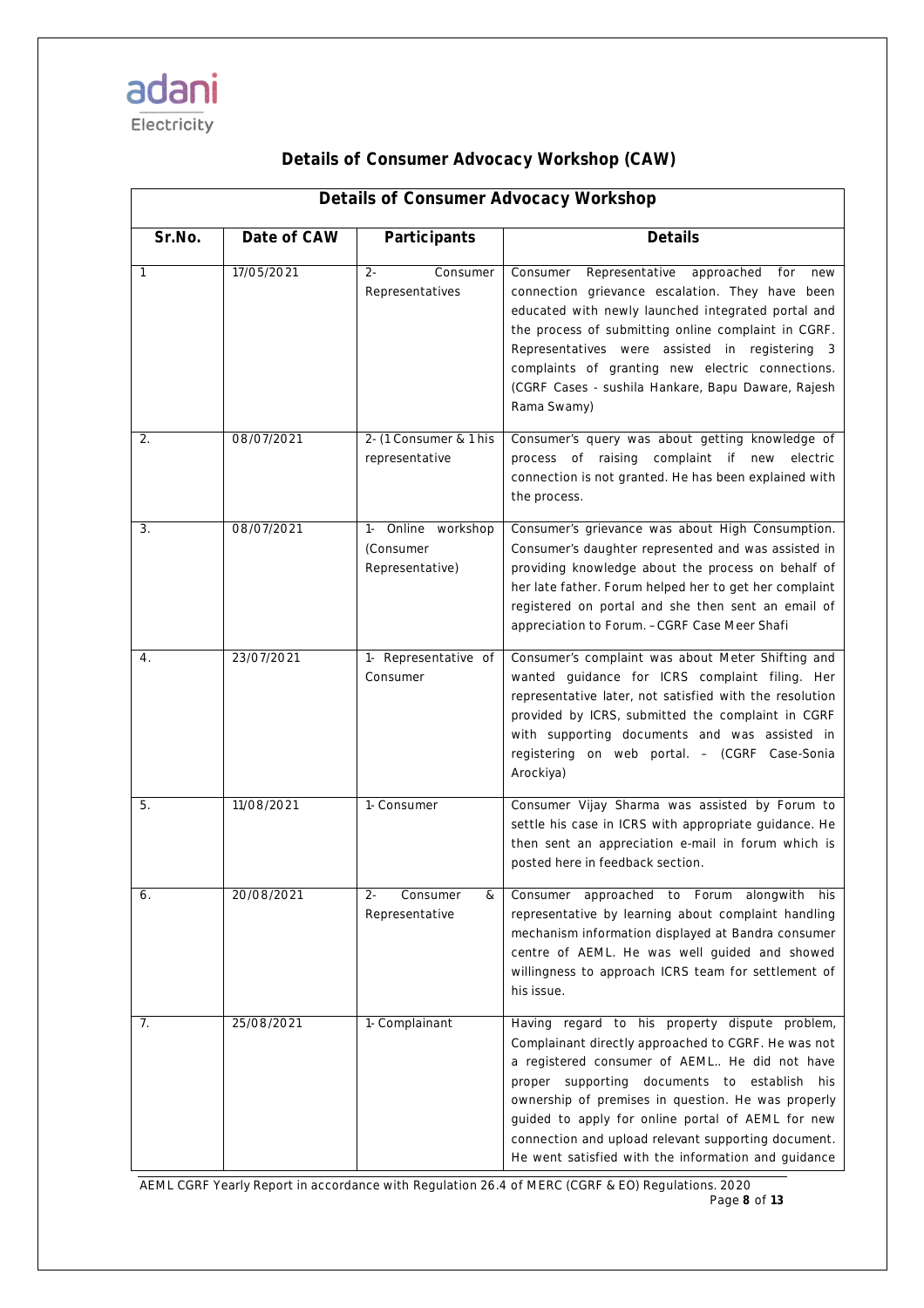# ada

Electricity

|     |            |                                      | sought from Forum.                                                                                                                                                                                                                                             |
|-----|------------|--------------------------------------|----------------------------------------------------------------------------------------------------------------------------------------------------------------------------------------------------------------------------------------------------------------|
| 8.  | 13/12/2021 | 1- Complainant                       | Consumer directly approached to Forum as he was not<br>sure how and to whom to present his issue related to<br>meter/new connection. Forum guided him about ICRS<br>team and explained the complaint handling process.<br>The AEML team, further assisted him. |
| 9.  | 24/01/2022 | 1- Complainant                       | Complainant was having high billing issue and was<br>quided how to approach CGRF with Schedule A Form.<br>He then approached with his representative too.                                                                                                      |
| 10. | 31/01/2022 | 2.- Consumer & his<br>representative | Consumer and his representative were provided with a<br>copy of MERC (CGRF & EO) Regulations, 2020 and got<br>his grievance registered on web portal for High<br>Consumption issue.                                                                            |
| 11. | 11/03/2022 | Representative<br>of<br>Consumer     | Consumers representative furnished his grievance of<br>new connection filed with a proper guidance by<br>Forum. (CGRF Case - Raziya Abdul Sattar)                                                                                                              |
| 12. | 23/03/2022 | Representative<br>of<br>Consumer     | Representative of consumer called CGRF Secretary to<br>know about new meter complaint filing process and<br>was guided by the procedure                                                                                                                        |
|     |            |                                      |                                                                                                                                                                                                                                                                |

# **Local Initiative**

Forum has prepared a database of consumers and in the process of educating the consumers for their rights, has sent e-mails containing 'Electricity (Rights of Consumers), Rules, 2020'. Also, e-mails have been sent for providing tips of energy conservation. This process of awareness has been done intermittently.

# **Energy bills are printed with educative messages displaying:**

- energy conservation tips viz. (i) turning off all appliances while stepping out of home (ii) restraining usage of AC temperature (iii) utilization of low-wattage bulbs (iv) controlling consumption during summer season and to keep away from higher tariff slab.
- Consumption unit's tracker is shown for tracing usage of unit comparison.
- Precautionary guiding messages about Corona Virus preventive actions are posted through energy bills.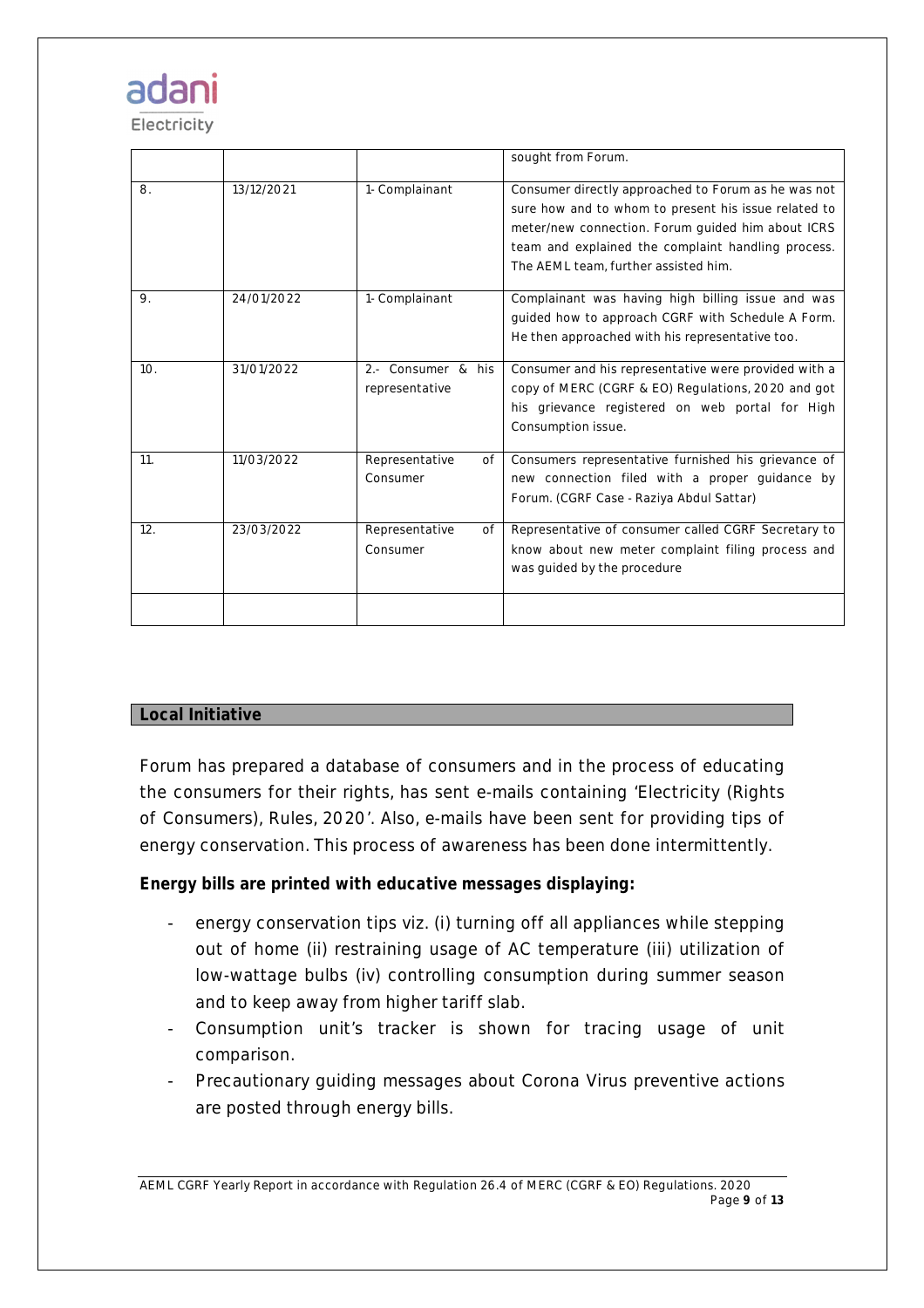#### **Consumer Feedback**

Received feedbacks from consumer to CGRF & CGRF Secretary which is provided below -

1. A Consumer, Ms. Farida Poonawala with e-mail id. poonawalafarimust@gmail.com, mailed to CGRF for power cut resolution. Consumer, wrote that she faced hardships due to power cut in May'2021 and when the problem was resolved, she offered her thanks through an e-mail to CGRF dated 17/05/2021, the snapshot is provided below:



2. A Consumer, Mr. Merwin Fernandes, having mobile number 9821489882 had called on CGRF's contact number for getting assistance in power failure issue. He has his debilitated father kept on oxygen at home. He reached CGRF Secretary, who promptly did whatever it took to resolve the issue in no time, by contacting the concerned AEML team, which provided quick assistance in solving the problem. CGRF & AEML team not only received an appreciation input but also heartwarming blessings from the consumer. CGRF and AEML team thus won the heart of its valuable consumer by offering quick help and immediate support for resolution of consumer complaint. The snapshot of the email dated 18/05/2021 from the consumer is provided below:

| Great support yesterday during power outage                                                                                                                                                                                                                                                                                      |
|----------------------------------------------------------------------------------------------------------------------------------------------------------------------------------------------------------------------------------------------------------------------------------------------------------------------------------|
| K Reply All<br>$\rightarrow$ Forward<br>Reply<br><br>diejeet@rediffmail.com<br>To <b>C</b> SONALI PARULEKAR<br>Tue 18/05/2021 20:29<br>(i) Follow up. Start by Wednesday, 19 May, 2021. Due by Wednesday, 19 May, 2021.<br>You replied to this message on 19/05/2021 11:45.                                                      |
| This is to thank you for your great coordination yesterday.                                                                                                                                                                                                                                                                      |
| Yesterday baround 11.10 AM there was a power distruption at our building. As usual since I have an ailing Dad at home on the electronic oxygen support. We generally log a call with Adani customer care.                                                                                                                        |
| Yesterday I assumed that there same would be restored within 2 hours as always However when I realised that the power had not come back for more than 3 hours I was keeping a check on the oxygen levels of my<br>Dad and hence had to call somebody up to get the situation restored.                                           |
| I called the power issue helpline 50745004.The caller on the other line after finding out the urgency of the issue asked me to contact Ms. Sonali Parulkar and gave me your contact.                                                                                                                                             |
| I immediately contacted you, you at once understood my situation and swung into action to get the issue resolved at the earliest. After speaking to the supervisor and engineers the power was successfully restored at<br>4.45 pm. This ensured tht my Dad would once againt get the support of the machine we are depended on. |
| Thankful to you for helping me with this.                                                                                                                                                                                                                                                                                        |
| May God Bless you.                                                                                                                                                                                                                                                                                                               |
| Thanks and Regards<br>Merwin Fernandes<br>9821489882                                                                                                                                                                                                                                                                             |

| AEML CGRF Yearly Report in accordance with Regulation 26.4 of MERC (CGRF & EO) Regulations. 2020 |               |
|--------------------------------------------------------------------------------------------------|---------------|
|                                                                                                  | Page 10 of 13 |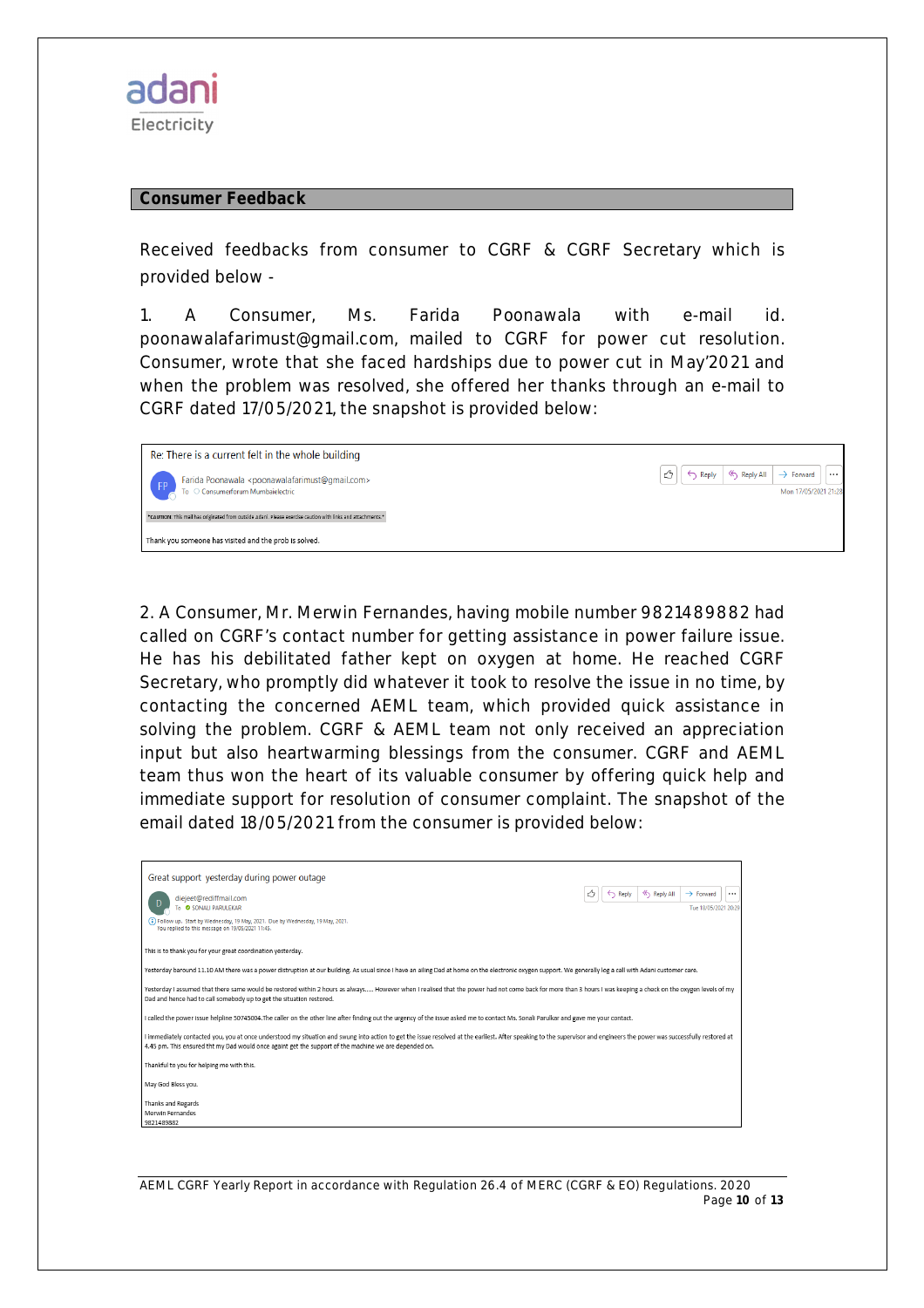

Electricity

3. Complainants Mr. Yogesh Patankar / Ms. Vrunali Khadape first approached CGRF through Portal for issue of 'mini pillar current flowing issue'. Upon receiving complaint, CGRF Secretary contacted the concerned AEML team which took prompt action and eliminated the troubles in execution of work at site. The Consumer thanked the CGRF and the AEML team who assisted in settling the issue at site. The snapshot of the email dated 26/05/2021 from the consumer is provided below:

| MINI PLAYER BOX ISSUE RESOLVED                                                                                                                                                                                                           |                    |           |                                                   |
|------------------------------------------------------------------------------------------------------------------------------------------------------------------------------------------------------------------------------------------|--------------------|-----------|---------------------------------------------------|
| yogesh palsambkar <yogeshpalsambkar143@gmail.com><br/>To <b>O</b> SONALI PARULEKAR</yogeshpalsambkar143@gmail.com>                                                                                                                       | $\leftarrow$ Reply | Reply All | $\rightarrow$ Forward<br><br>Wed 26/05/2021 16:14 |
| *CAUTION: This mail has originated from outside Adani. Please exercise caution with links and attachments.*                                                                                                                              |                    |           |                                                   |
| Dear Team,                                                                                                                                                                                                                               |                    |           |                                                   |
| We really appreciate by your work as we have raised complaint just before a week ago and you have take it and done it on priority. The staff is very productive very helpfu<br>any difficulty that has came accross at the time of work. |                    |           |                                                   |
| Special thanks to Sonali madam and Ramesh Padtare (Junior Eng) and Ganesh Ragoni (LT Jointer) to support us and to be with us until the work gets done.                                                                                  |                    |           |                                                   |
| Our sincere request to kindly close the complaint from your end., Complaint no is TRACK00016/15052021.                                                                                                                                   |                    |           |                                                   |
| Regards,<br>Yogesh                                                                                                                                                                                                                       |                    |           |                                                   |

4. A Consumer Meer Shafi when approached CGRF over phone & later through e-mail, Secretary CGRF helped the complainant / consumer to enlist/ register her case on CGRF portal by getting her dispersed records/supporting documents at one place as per process. This required lot of time investment, yet the circumstance was dealt with by the Secretary quietly which the consumer/complainant appreciated. The snapshot of the email dated 09/08/2021 from the consumer is provided below:

| Re: document<br>Shafi Meer, Nazmeen <nazmeen.shafi.meer@accenture.com><br/><b>SM</b><br/>To SONALI PARULEKAR<br/>Cc O meershabnoor15@gmail.com<br/>(i) You forwarded this message on 09/08/2021 10:32.</nazmeen.shafi.meer@accenture.com> | Reply All<br>ᠿ<br>Reply<br>$\leftrightarrow$ | $\rightarrow$ Forward<br><br>Mon 09/08/2021 02:54 |
|-------------------------------------------------------------------------------------------------------------------------------------------------------------------------------------------------------------------------------------------|----------------------------------------------|---------------------------------------------------|
| *CAUTION: This mail has originated from outside Adani. Please exercise caution with links and attachments.*                                                                                                                               |                                              |                                                   |
| Hi Sonali,                                                                                                                                                                                                                                |                                              |                                                   |
| I tried to reaching to the settlement but it's not happening hence requesting you to kindly register my complaint in my behalf.                                                                                                           |                                              |                                                   |
| Again a big thank you to you for handling the situation so patiently you are a great human being.                                                                                                                                         |                                              |                                                   |
| Really appreciated!                                                                                                                                                                                                                       |                                              |                                                   |
| Shabnoor Shafi Meer                                                                                                                                                                                                                       |                                              |                                                   |

5. Consumer/ complainant Sayed Khalid approached CGRF in person when the condition was challenging in Mumbai city due to surge of Covid positive cases. Despite the same, CGRF assisted the consumer who came all long for resolution of his billing issue. Consumer/complainant was so glad for experiencing warm help in tough circumstances. The snapshot of the email dated 01/0/2021 from the consumer is provided below:

*AEML CGRF Yearly Report in accordance with Regulation 26.4 of MERC (CGRF & EO) Regulations. 2020 Page 11 of 13*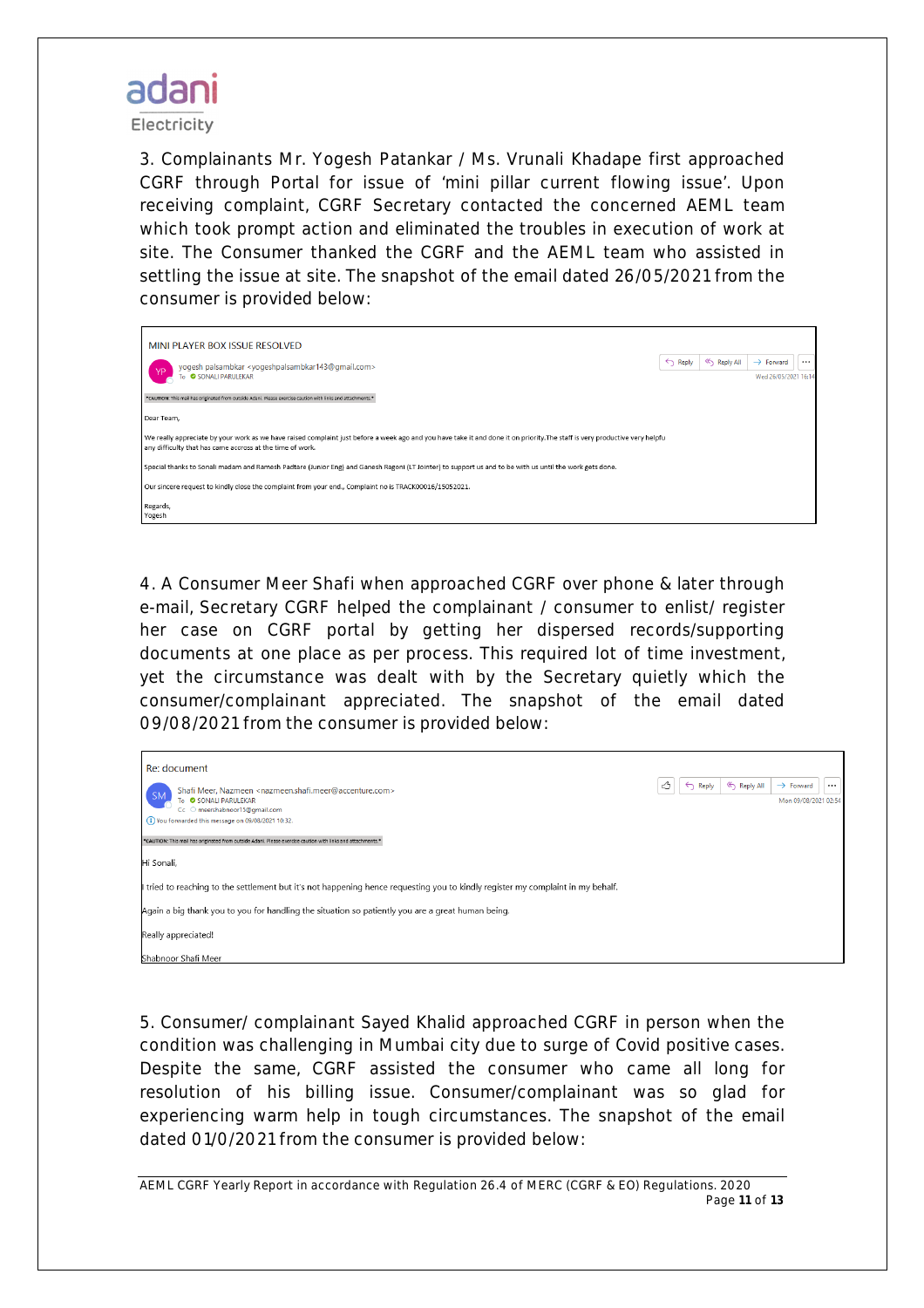| <u>adani</u><br>Electricity                                                                                                                                    |                                                                                                |
|----------------------------------------------------------------------------------------------------------------------------------------------------------------|------------------------------------------------------------------------------------------------|
| Re: Grievance Filed in CGRF - Rubina Sayed (Mercy George) Sr No. CGRF01015/2022                                                                                |                                                                                                |
| sayed khalid <khalid_sayed@yahoo.com><br/><b>SK</b><br/>To <b>O</b> SONALI PARULEKAR</khalid_sayed@yahoo.com>                                                  | K Reply All<br>$\rightarrow$ Forward<br>$\leftarrow$ Reply<br>$\cdots$<br>Tue 01/02/2022 15:27 |
| (i) You replied to this message on 01/02/2022 16:02.                                                                                                           |                                                                                                |
| *CAUTION: This mail has originated from outside Adani. Please exercise caution with links and attachments.*                                                    |                                                                                                |
| Hi Sonali mam,                                                                                                                                                 |                                                                                                |
| I wanted to take the time to thank you, Sonali mam and your colleague Shashikant for helping me in getting the ticket logged even when it was bit challenging. |                                                                                                |
| You have a 'can do' attitude, and I appreciate the fact that you take your customers seriously.                                                                |                                                                                                |
| I am incredibly pleased with the quality of customer service provided to me. Good going!!                                                                      |                                                                                                |
| Thankyou againmuch appreciated.                                                                                                                                |                                                                                                |
| Hope this gets resolved soon.                                                                                                                                  |                                                                                                |
| Thanks n regards,                                                                                                                                              |                                                                                                |
| Khalid<br>8452979884                                                                                                                                           |                                                                                                |

6. Consumer Mr.Vijay Sharma approached directly to CGRF for getting guidance for complaint of New connection. His matter was settled with ICRS team and satisfied by resolution provided to him, he sent thanking e-mail to Forum for resolution of his issue. The snapshot of the email dated 26/08/2021 from the consumer is provided below:

| Feedback regarding sucessfull light meter connection                                                                                                                                                                                                                                                                                                                                                     |                    |           |                                                        |
|----------------------------------------------------------------------------------------------------------------------------------------------------------------------------------------------------------------------------------------------------------------------------------------------------------------------------------------------------------------------------------------------------------|--------------------|-----------|--------------------------------------------------------|
| Vijay Sharma <sharmavijay9946@gmail.com><br/>To <b>O</b> SONALI PARULEKAR</sharmavijay9946@gmail.com>                                                                                                                                                                                                                                                                                                    | $\leftarrow$ Reply | Reply All | m<br>$\rightarrow$ Forward<br><br>Thu 26/08/2021 17:06 |
| (i) You forwarded this message on 27/08/2021 11:00.                                                                                                                                                                                                                                                                                                                                                      |                    |           |                                                        |
| *CAUTION: This mail has originated from outside Adani. Please exercise caution with links and attachments.*                                                                                                                                                                                                                                                                                              |                    |           |                                                        |
| Dear Ma'am,<br>My self Vijay Sharma I'm thankful of your consumer grievance redressal forum for your service regarding my light meter connection.<br>I'm thankful of your team for solving my issue with successful light meter connection, since I was facing some issues back for light meter connection<br>Ma'am you have really done a great thing for me and I'm thankful for that.<br>Thanks alot. |                    |           |                                                        |

### **Reports**

Quarterly reports as required under the said Regulation are being timely submitted to the Hon'ble Commission and Office of the Electricity Ombudsman as under:-

**CGRF**

- Quarter-1: April-2021 to June-2021 report submitted on 05/07/2021.
- Quarter-2: July-2021 to September-2021 report submitted on 12/10/2021.
- Quarter-3: October-2021 to December-2021 report submitted on 04/01/2022.